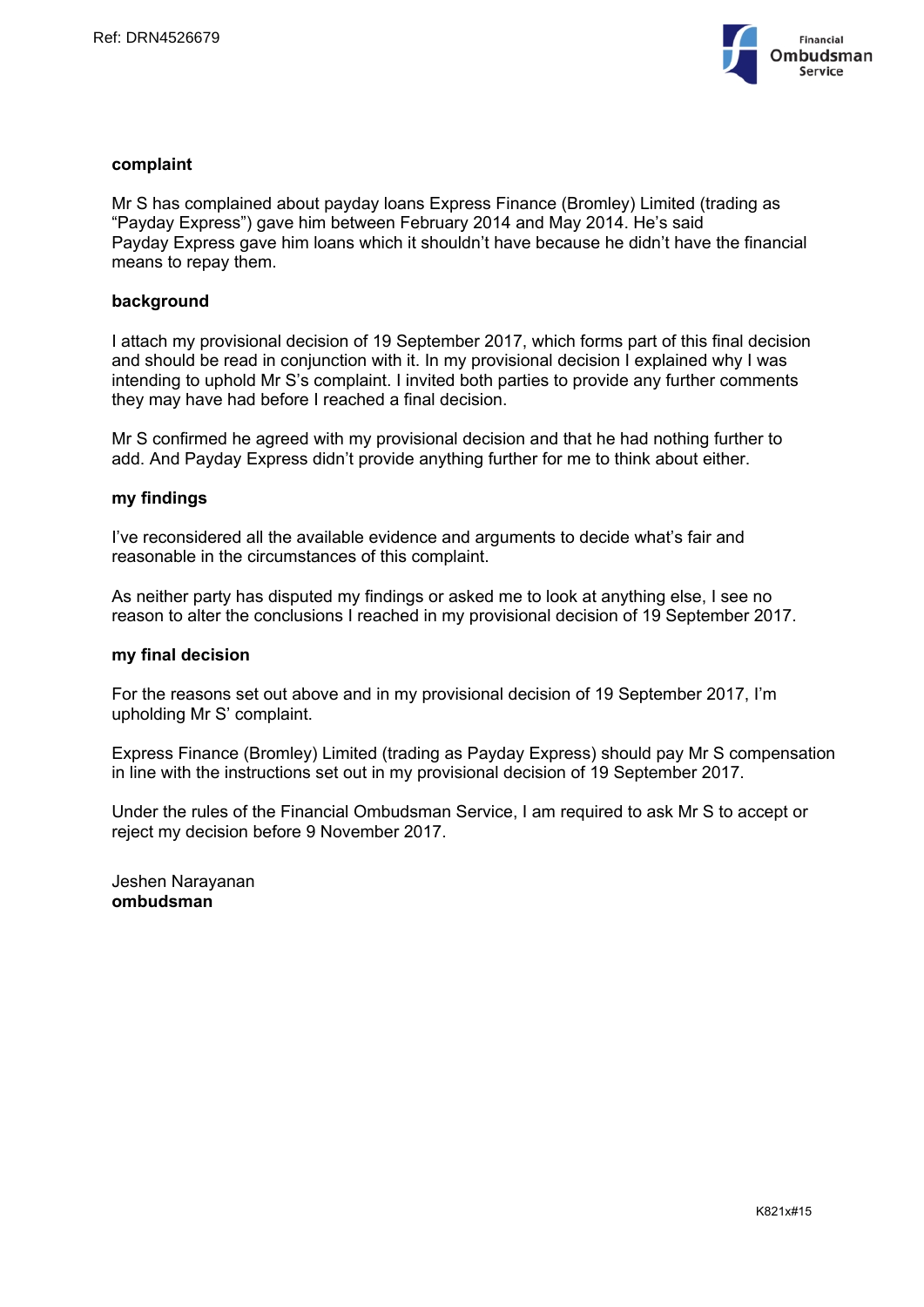# **COPY OF PROVISIONAL DECISION**

#### **complaint**

Mr S has complained about payday loans Express Finance (Bromley) Limited (trading as "Payday Express") gave him between February 2014 and May 2014. He's said Payday Express gave him loans which it shouldn't have because he didn't have the financial means to repay them.

## **background**

Mr S took four loans in total with Payday Express. As far as I can see his borrowing history is as follows:

- Loan one taken in February 2014 for £330
- Loan two taken in March 2014 for £240
- Loan three taken in April 2014 for £320
- Loan four taken in May 2014 for £270

Mr S also initially complained Payday Express incorrectly said he hadn't repaid loan one. But I've separately explained why we can't look into that complaint. So this decision is only looking at whether Payday Express should've been given Mr S these loans. But any compensation will take into account that I have to treat any debt on loan one as outstanding because I can't look at Mr S' complaint he repaid it.

One of our adjudicators looked at Mr S' complaint. He thought Payday Express' checks before giving these loans weren't proportionate and that proportionate checks would've stopped it from giving these loans to Mr S. Payday Express didn't accept our adjudicator's view in full and asked for an ombudsman's decision.

### **my provisional findings**

I've considered all the available evidence and arguments to provisionally decide what's fair and reasonable in the circumstances of this complaint. We've explained how we handle complaints about short term lending on our website. And I've used this approach to help me provisionally decide Mr S' complaint.

Having carefully thought about everything I've been provided with, I'm intending to uphold Mr S' complaint. I'd like to explain why in a little more detail.

### *the relevant guidance in place at the time of the loans*

Payday Express gave loans one and two to Mr S during the period it held a standard licence from the Office of Trading ("OFT"), which enabled it to carry out consumer credit activities. And the OFT guidance in place at the time clearly set out the responsibility of a lender to take reasonable steps to ensure a borrower could *sustainably* repay their loan or loans before agreeing to any borrowing.

The OFT guidance specifically states *"Assessing affordability' is a borrower-focussed test which involves a creditor assessing a borrower's ability to undertake a specific credit commitment, or specific additional credit commitment, in a sustainable manner, without the borrower incurring (further) financial difficulties."* The guidance goes on say that repaying credit in a sustainable manner means being able to repay credit *"out of income and/or available savings."*

It then goes onto to say *"The purpose of payday loans is to act as a short-term solution to temporary cash flow problems experienced by consumers. They are not appropriate for supporting sustained borrowing over longer periods, for which other products are likely to be more suitable."* And finally it says that *"The creditor should take a view on what is appropriate in any particular circumstance* dependent on, for example, the type and amount of the credit being sought and the potential risks to *the borrower."*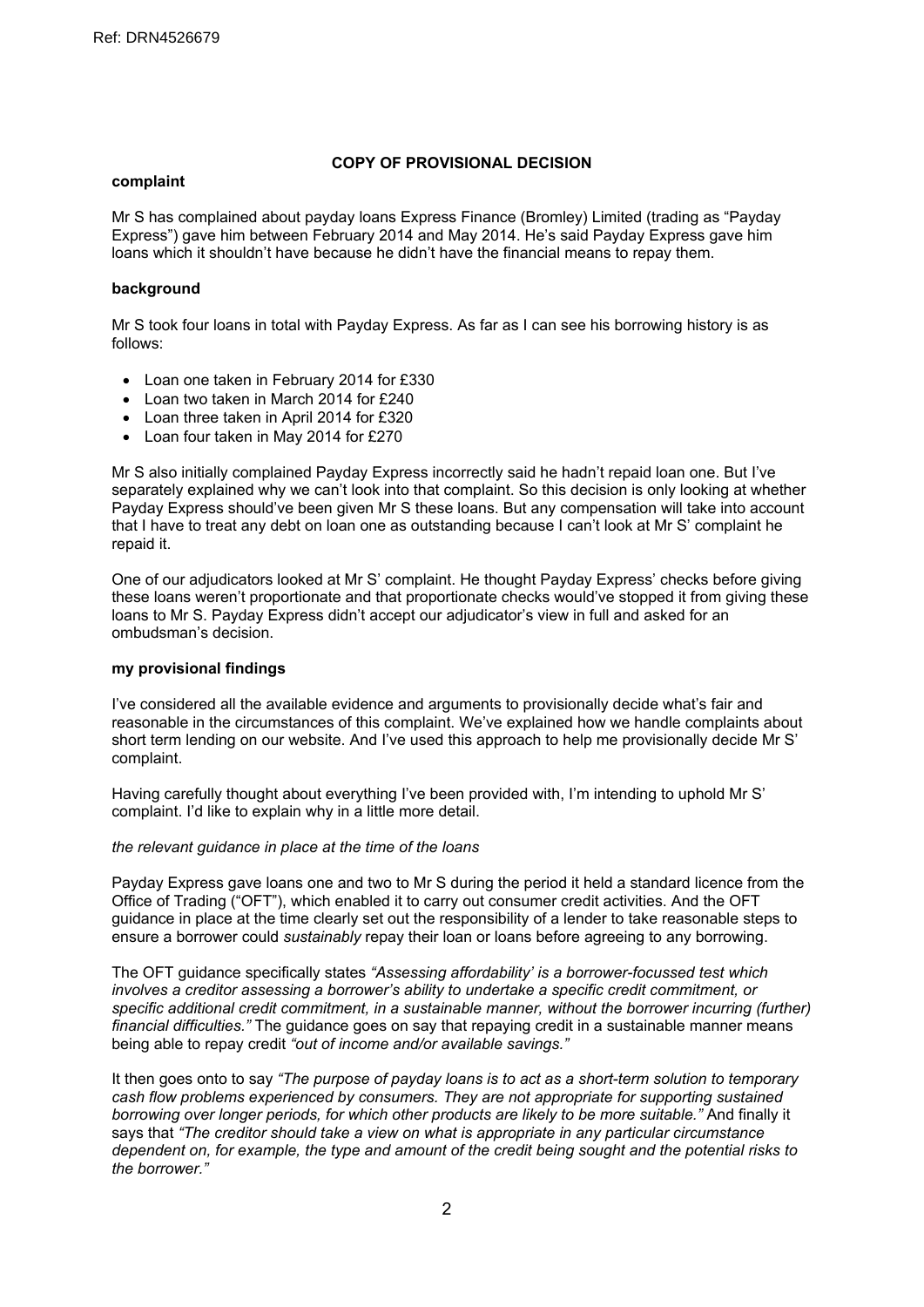Mr S was given loans three and four while Payday Express was regulated by the Financial Conduct Authority ("FCA"). The relevant regulatory rules in place at the time were set out in the Consumer Credit Sourcebook ("CONC") section of the FCA Handbook of rules and guidance.

Section 5.2.1(2) of CONC set out what a lender needed to do before agreeing to give a consumer a loan of this type. And it says a firm had to consider *"the potential for the commitments under the regulated credit agreement to adversely impact the customer's financial situation"* as well as *"the ability of the customer to make repayments as they fall due over the life of the regulated credit agreement."*

CONC 5.2 also includes some guidance on the sorts of things a lender needs to bear in mind when considering its obligations under CONC 5.2.1. Section 5.2.4(2) says *"a firm should consider what is appropriate in any particular circumstances dependent on, for example, the type and amount of credit being sought and the potential risks to the customer. The risk of credit not being sustainable directly relates to the amount of credit granted and the total charge for credit relative to the customer's financial situation."*

And CONC 5.3 contains further guidance on what a lender should bear in mind when thinking about affordability. CONC 5.3.1(1) says *"In making the [creditworthiness](https://www.handbook.fca.org.uk/handbook/glossary/G3314.html) assessment or the assessment required by CONC [5.2.2R](https://www.handbook.fca.org.uk/handbook/CONC/5/2.html#DES31) (1), a [firm](https://www.handbook.fca.org.uk/handbook/glossary/G430.html) should take into account more than assessing the [customer's](https://www.handbook.fca.org.uk/handbook/glossary/G252.html) ability to repay the [credit](https://www.handbook.fca.org.uk/handbook/glossary/G238.html).".*

CONC 5.3.1(2) then says *"The [creditworthiness](https://www.handbook.fca.org.uk/handbook/glossary/G3314.html) assessment and the assessment required by [CONC](https://www.handbook.fca.org.uk/handbook/CONC/5/2.html#DES31) [5.2.2R](https://www.handbook.fca.org.uk/handbook/CONC/5/2.html#DES31) (1) should include the [firm](https://www.handbook.fca.org.uk/handbook/glossary/G430.html) taking reasonable steps to assess the [customer's](https://www.handbook.fca.org.uk/handbook/glossary/G252.html) ability to meet [repayments](https://www.handbook.fca.org.uk/handbook/glossary/G3353.html) under a regulated credit [agreement](https://www.handbook.fca.org.uk/handbook/glossary/G3184.html) in a [sustainable](https://www.handbook.fca.org.uk/handbook/glossary/G3357.html) manner without the [customer](https://www.handbook.fca.org.uk/handbook/glossary/G252.html) incurring financial difficulties or experiencing significant adverse consequences.".*

In practice all of this meant that a lender had to take proportionate steps to ensure a consumer would've been able to repay what they were borrowing in a sustainable manner without it adversely impacting on their financial situation. Put simply the lender had to gather enough information so that it could make an informed decision on the lending.

Although the guidance and rules themselves in place at the relevant times didn't set out compulsory checks, they did list a number of things (in Section 5.2.4 of CONC and in the OFT guidance) a lender could take into account before agreeing to lend. The key thing was that the rules required a lender's checks to be proportionate. And any checks had to take into account a number of different things, such as how much was being lent and when what was being borrowed was due to be repaid.

I've kept all of this in mind when thinking about whether Payday Express did what it needed to before agreeing to Mr S' loans. Mr S was given loans were there was an expectation (at the outset at least) that the capital borrowed plus the interest due was to be repaid in a single payment. So the checks Payday Express carried out had to provide enough for it to be able to understand whether Mr S would be able to make these payments when they fell due.

Payday Express says it completed a credit search. It also says Mr S was asked for details of his income and expenditure. It has provided the details of what it recorded at the respective times. Payday Express says that it was reasonable for it to agree to lend based on the information it gathered.

### *why I don't think Payday Express' checks were proportionate*

I've thought about what Payday Express has provided and what it has said. But having done so, I think it would've been proportionate for Payday Express to have carried out further checks before it agreed to give these loans to Mr S.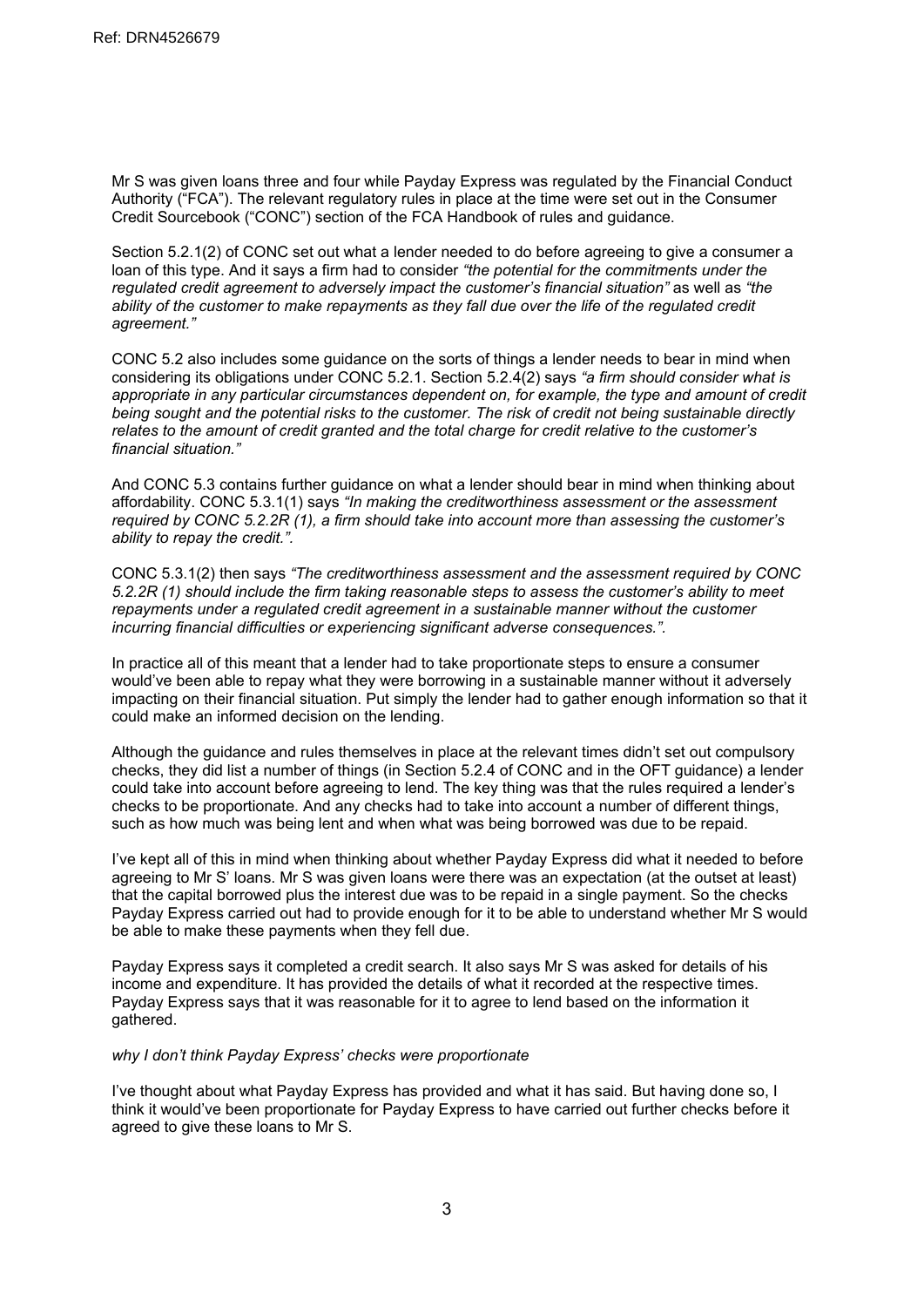I want to start by saying that I agree where there's no obvious reason for it to do so and where it would be disproportionate to, I wouldn't expect a lender to question the information a consumer has provided. And where that's the case, I think it's perfectly reasonable for a lender to accept the information provided at face value.

But in this instance, given the other information Payday Express had available I think it had reason to question the information provided. And I think it would've been proportionate to carry out more checks before agreeing to these loans.

To explain, it looks like Mr S said that he didn't have any expenditure at all when he applied for loan one. Leaving aside my concerns about whether it was reasonable for Payday Express to believe that an adult applying for credit had no expenditure whatsoever, I think it had specific grounds to suspect this information might've been unrealistic, given its credit check is also likely to have shown that Mr S had outstanding credit commitments.

I'm also mindful that the total amount Mr S was committing to repay was around 40% of his monthly income. And, in these circumstances, I think it would've been proportionate to have carried out further enquiries into why Mr S needed to borrow these funds if he had the whole of his salary available to him as disposable income.

Given the sheer number of unanswered questions there were in the information gathered, I don't think that the checks Payday Express carried out before it gave Mr S these loans were proportionate.

#### *what I think proportionate checks would most likely have shown*

Even though I don't think that the checks Payday Express carried out were proportionate and sufficient, this doesn't, on its own, mean that Mr S' complaint should be upheld.

After all if further checks would've simply shown Payday Express that Mr S would most likely have been able to repay these loans when they became due (and so there was no reason why Payday Express shouldn't have lent to Mr S), then further checks wouldn't have made a difference. This is because Mr S won't have lost out as a result of Payday Express' failure to carry out proportionate checks and there'd be no reason for me to uphold the complaint.

But if further checks would most likely have shown that Mr S was unlikely to have been able to repay the loans when they became due then Payday Express would've seen that it shouldn't have lent to him. And this would mean that Mr S lost out because of Payday Express' failure to carry out proportionate checks. So there'd be grounds to uphold Mr S' complaint.

As proportionate checks weren't carried out I can't say for sure what they would've shown. But Mr S' provided us with evidence of his financial circumstances at the time he applied for the loans. So I've been able to get a picture of what his financial circumstances were like. Of course I accept this isn't perfect as different checks show different things. And just because something shows up in the information Mr S' provided it doesn't mean it would've shown up in any checks Payday Express might've carried out. But in the absence of anything else I think it's perfectly reasonable to rely on what Mr S has provided.

I've carefully looked through everything Mr S has provided and I've also thought about everything both parties have said. Having done so, I don't think Mr S had the capacity to take on any of these loans.

In this case, I think proportionate checks would've extended into finding out more about Mr S' outgoings. And given the unanswered questions I've already referred to, I think steps needed to be taken to verify what Mr S was saying. I think any such checks would've shown that the vast majority of Mr S' income was going towards his normal monthly living costs and his regular financial commitments. Indeed it looks as though Mr S was already paying quite a large amount in planned and unplanned overdraft fees to his bank.